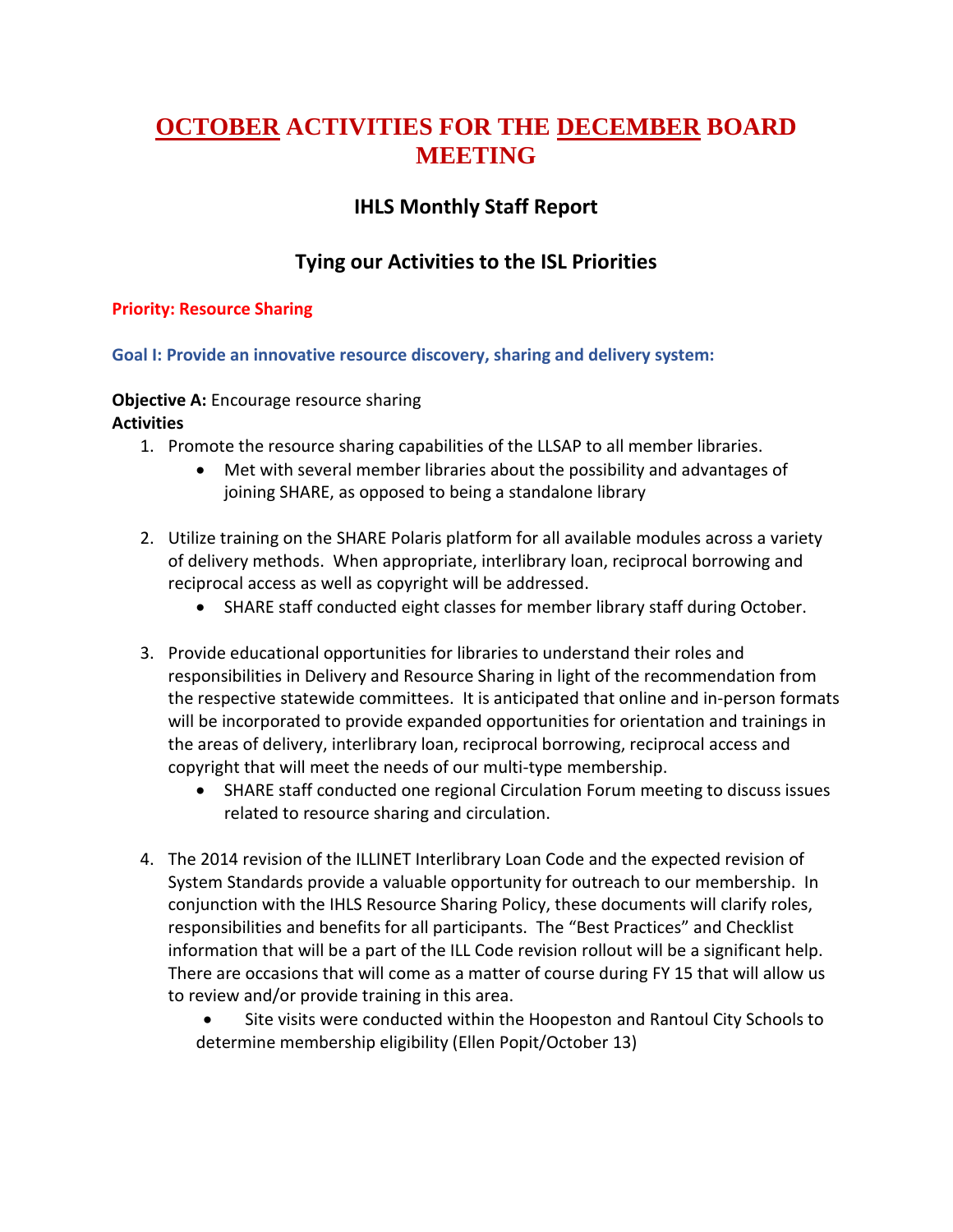A site visit was conducted at the East St. Louis Public Library and discussion was held with the new Youth Services staff member (Ellen Popit and Chris Dawdy/October 14<sup>th</sup>)

 A site visit was conducted at the Smithton Grade School to discuss possible membership (Ellen Popit and Chris Dawdy/October 14th)

| <b>SHARE Statistics</b> | FY15 and           |            |                   |                 |                 |             |                |
|-------------------------|--------------------|------------|-------------------|-----------------|-----------------|-------------|----------------|
|                         | <b>FY16</b>        |            |                   |                 |                 |             |                |
|                         |                    |            | <b>Reciprocal</b> | <b>PAC</b>      |                 |             |                |
|                         | <b>Circulation</b> | <b>ILL</b> | <b>Borrowing</b>  | <b>Searches</b> | <b>Holdings</b> | <b>Bibs</b> | <b>Patrons</b> |
| Oct-14                  | 919,651            | 163,798    | 55,769            | 879,563         | 9,009,041       | 1,828,813   | 811,636        |
| <b>Nov-14</b>           | 774,715            | 131,037    | 48,673            | 757,958         | 9,019,234       | 1,830,868   | 814,280        |
| Dec-14                  | 730,911            | 130,580    | 48,792            | 613,143         | 9,009,264       | 1,841,676   | 805,018        |
| $Jan-15$                | 858,769            | 155,127    | 57,008            | 735,170         | 8,991,006       | 1,839,988   | 804,899        |
| Feb-15                  | 790,917            | 145,355    | 52,047            | 687,870         | 9,001,314       | 1,843,721   | 804,008        |
| Mar-15                  | 863,377            | 159,912    | 56,228            | 1,560,054       | 9,010,811       | 1,835,452   | 803,628        |
| Apr-15                  | 811,727            | 148,130    | 52,698            | 1,815,939       | 9,023,056       | 1,840,633   | 807,234        |
| $May-15$                | 676,532            | 126,478    | 51,043            | 1,324,682       | 9,029,121       | 1,834,127   | 803,903        |
| Jun-15                  | 830,204            | 135,395    | 67,776            | 1,253,461       | 9,044,459       | 1,817,765   | 804,119        |
| July-15                 | 784,275            | 139,522    | 65,457            | 1,459,531       | 9,048,654       | 1,834,549   | 806,374        |
| Aug-15                  | 728,662            | 133,642    | 54,040            | 1,462,566       | 9,044,518       | 1,839,709   | 817,506        |
| Sept-15                 | 880,528            | 149,817    | 52,764            | 1,583,243       | 9,059,551       | 1,840,295   | 820,009        |
| $Oct-15$                | 879,923            | 154,768    | 54,091            | 1,534,168       | 9,080,171       | 1,841,444   | 820,440        |

**Objective B:** Provide a framework for members to participate in a state-of the-art integrated library system.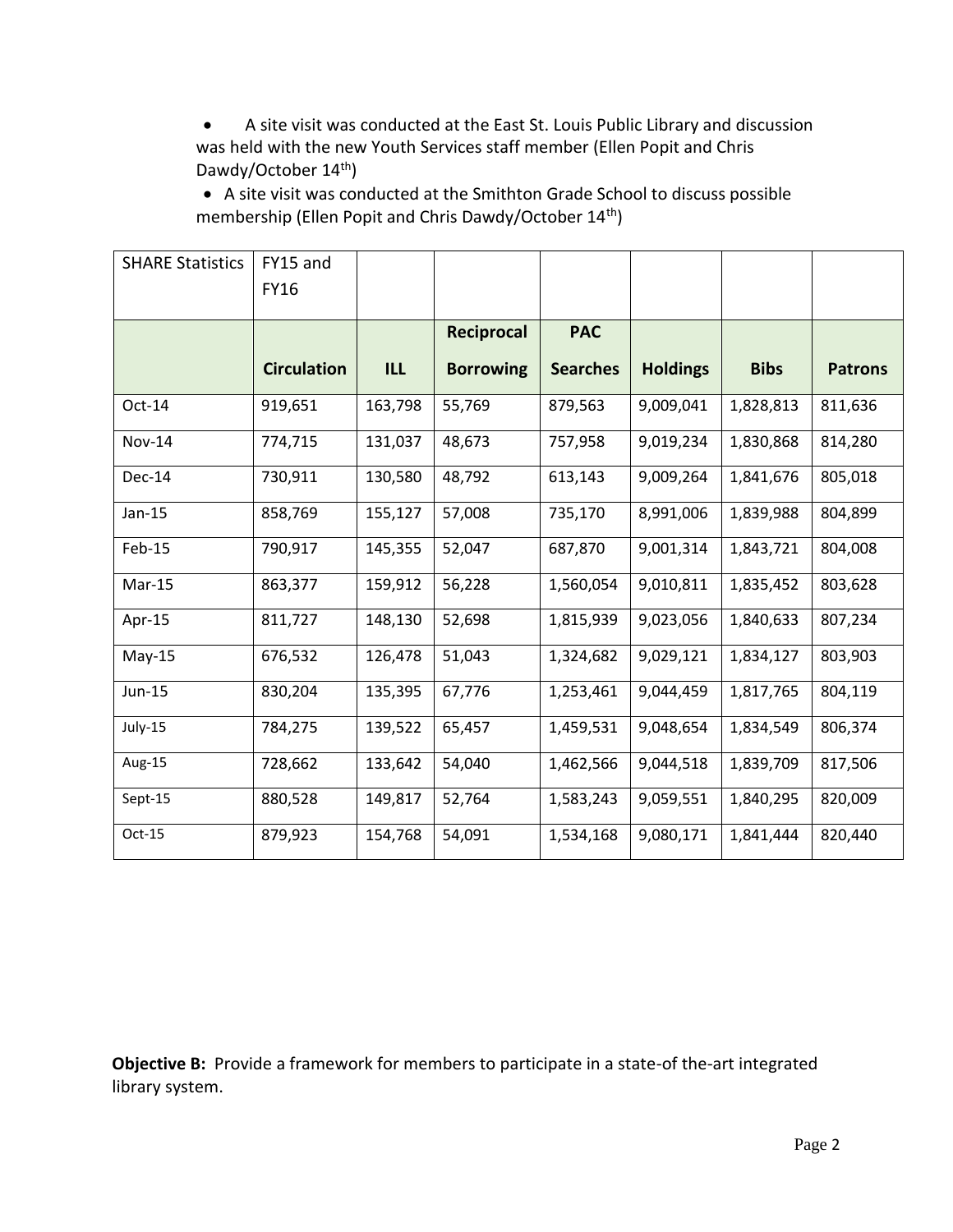- 1. Evaluate the impact of uniform cost sharing on all LLSAP members and consider a modified formula for FY2016.
	- The SHARE Director evaluated alternative methods of determining SHARE membership fees, based on use of the system, that would be uniform across library types.
- 2. Continue the evaluation of current LLSAP policies and the development of uniform policies for SHARE with the SHARE Executive Committee. Analyze trends in data and in the library marketplace to determine opportunities for changes and enhancements of LLSAP Services.
	- Provided proposed changes to the SHARE Governing document at the Semiannual meeting on October 9. Voting on approval of those changes took place one week later.
- 3. Continue participation in the Statewide E-Books Grant opportunity.
	- At the end of October, 167 SHARE library agencies are participating in the 3M Cloud Library shared collection. Two more libraries committed to starting participation on November 1.
	- Within the 3M Cloud Library shared collection 11,215 eBooks and 1,258 eAudiobooks were circulated for a total of 12,473 items.
	- The eRead Illinois Petting Zoo and a basic device training were presented at the Centralia Regional Library District's staff development day on October 29, 2015.
- 4. Apply for appropriate grants to provide enhancements to the SHARE catalog.
	- Received notification of the award of a \$950 Wal-Mart community grant, to be used for the purchase of eResources.
- 5. Employ a variety of instructional methods to allow SHARE members to work effectively and efficiently with the ILS, and other shared databases.
	- SHARE staff continue to employ a variety of venues for instruction, including meeting by electronic means and meeting in labs, in person.
- 6. Promote new membership in the SHARE LLSAP through the *Growing Resource Sharing in IHLS Through Growing SHARE* grant. IHLS will continually consider opportunities to more fully involve these members in resource sharing.
	- Received signed memorandum of understanding forms from the Hoopeston schools (five) as they move forward in joining both IHLS and SHARE.
	- Met to several standalone libraries about the benefits of joining SHARE
	- At the end of October, we have 5 libraries ready for profiling, 19 libraries ready to barcode their collections, 17 libraries barcoding their collections, and 26 libraries live on Polaris.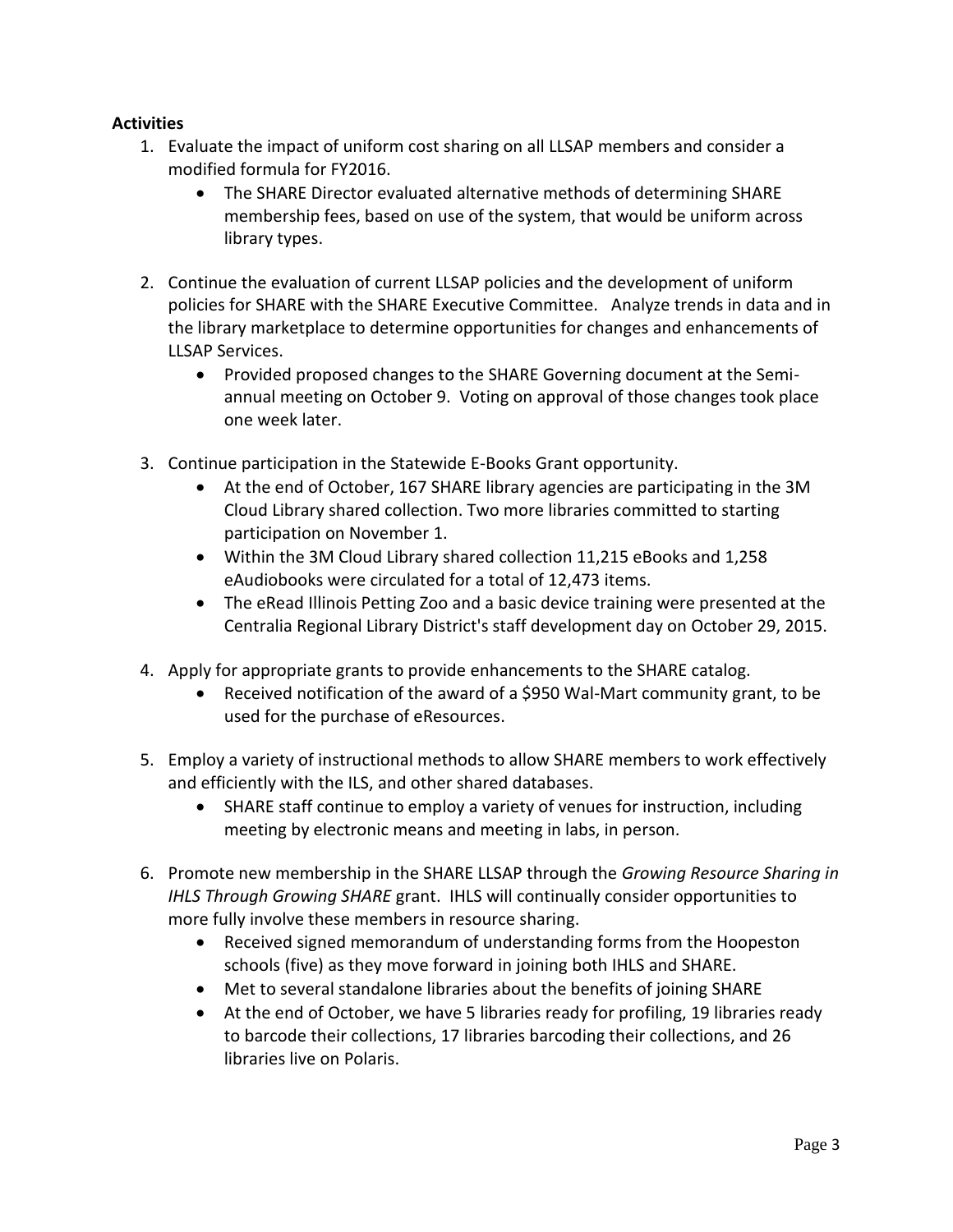- 7. Continue to support the SHARE Helpdesk to track concerns and technical issues with the Polaris software.
	- SHARE staff respond to Helpdesk tickets daily.

**Objective C:** Ensure the integrity of bibliographic records. **Activities**

- 1. Maintain the requirement that all bibliographic records (with the exception of equipment, on order and E-book) must be OCLC derived records and have an OCLC control number to ensure database standards and mitigate duplicate records.
	- Staff corrected and enhanced 252 items that had non-OCLC bibs in the SHARE database.
- 2. Support a Cataloging Center operation for SHARE Full members for copy and original cataloging of MARC bibliographic records and the creation of local authority records to enhance recovery. Service options are Cataloging Library (Full member meets continuing education requirements for cataloging staff and performs own cataloging); Barcoding A Library (Full member sends all new materials to Center for copy and original cataloging and assessed fee based on percentage of library's materials budget); Barcoding B Library (full member sends new materials as needed for original cataloging and assessed fee of \$10 per item cataloged). Any item that meets the Cataloging Maintenance Center's (CMC) eligible collections criteria for free cataloging is passed on to the CMC.
	- Cataloged 1058 items for SHARE member libraries.
	- Imported 127 \$3 Bib bibliographic records.
	- Cataloged 1322 retrocon items for new libraries joining SHARE.
	- Cataloged 98 items through the CMC.
	- Created 222 on-order bibs.
- 3. Provide appropriate training for cataloging.
	- Provided Cataloger's Training session via Adobe Connect.
	- Reviewed and trained SHARE Bibliographic Services staff on Dewey.
	- Classification and WebDewey.
	- Visited and trained three new libraries that are joining SHARE.
	- Worked with several new libraries that are going live on SHARE, providing additional information about item and bibliographic records.
	- Worked with new acquisitions libraries.
	- Answered member libraries' questions, phone calls and emails concerning cataloging.
- 4. Evaluate the current methods utilized for ensuring the quality of the database through cataloging.
	- Merged 738 bibliographic records in the SHARE database.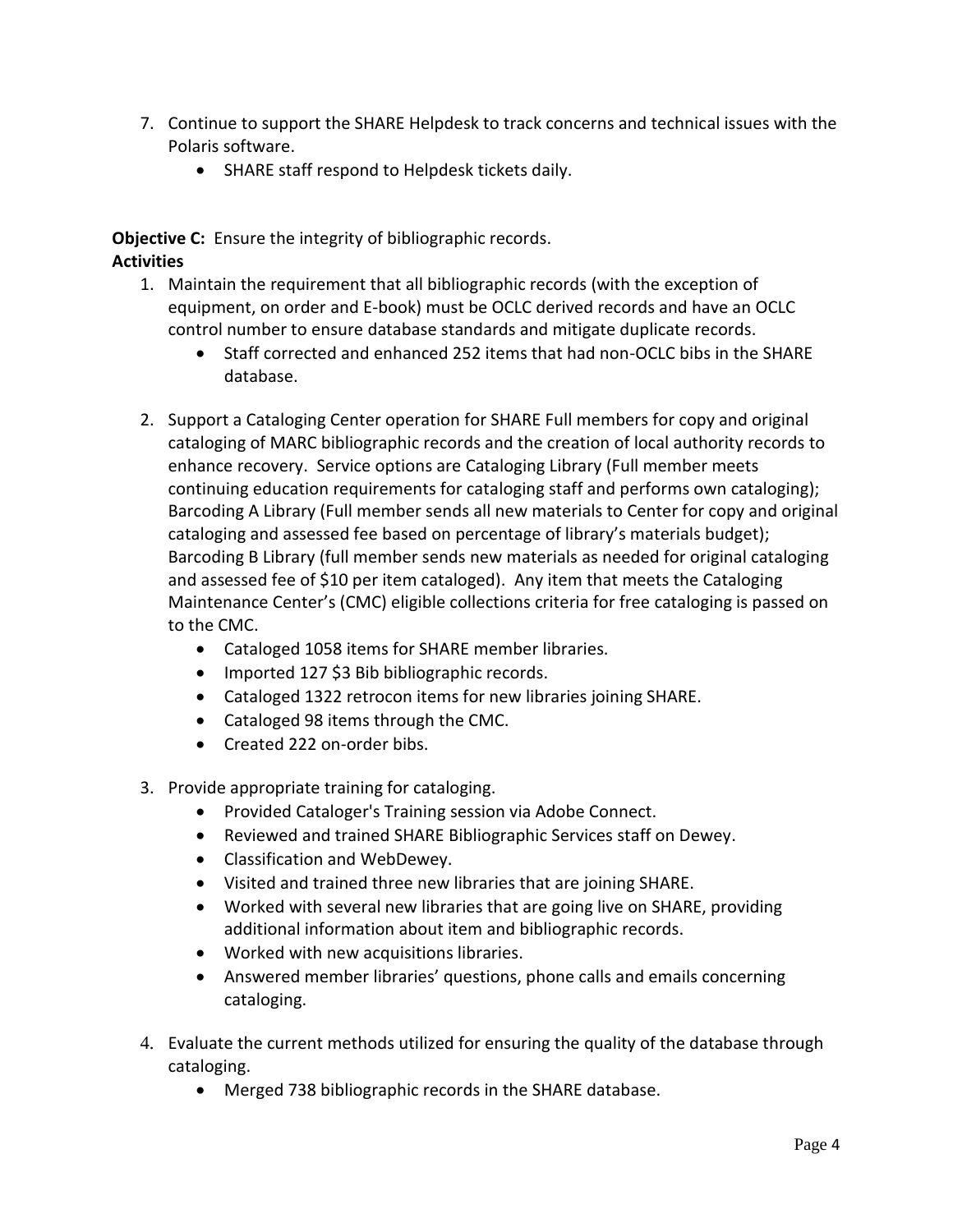Edited 838 bibliographic records, and corrected 808 item records.

**Objective D**: Operate Cataloging Maintenance Centers on behalf of libraries in Illinois. **Activities**

- 1. Fulfill NACO (Name Authority Cooperative Program of the PCC) obligation by creating a minimum of 100 name or uniform title authority records per year.
	- 3 local series headings authority records were created by staff.
- 2. Continue support of LLSAP database cleanup efforts in LLSAP.
	- Staff corrected and enhanced 252 items that had non-OCLC bibs in the SHARE database. 47 were retrieved from the member libraries and OCLC bibs fully enhanced.
	- Cataloged 98 items through the CMC.
- 3. Cooperate with Illinois State Library staff to identify statewide cataloging needs and develop strategies to meet them, prioritizing statewide initiatives that require cataloging expertise to ensure statewide access and resource sharing assistance with projects as agreed upon.
	- Worked with IDA and the State Archives on prison record files from the Digital Grant.
	- Continue work on the Dr. Bradley sermons from Meadville Lombard Library for the Digital Grant. Transcription of the other documents that were digitatalized also started.
	- Transcription of the papers from the Chicago Botanical Gardens continues.

# **Goal II: Provide a sustainable delivery system that provides the best service possible for Illinois libraries and their users.**

**Objective A:** Ensure that IHLS delivery of library materials is accurate, timely, and meets member library needs.

- 1. Working in concert with ISL, RAILS and CARLI, continue the implementation of recommendations from the Delivery Advisory Committee.
	- Conference call with ISL, RAILS and CARLI Nov. 8 to discuss progress on recommendations.
- 2. Conduct quarterly counts of library materials and continue to refine the counting methodology.
	- November 16 20, 2015 Count Week.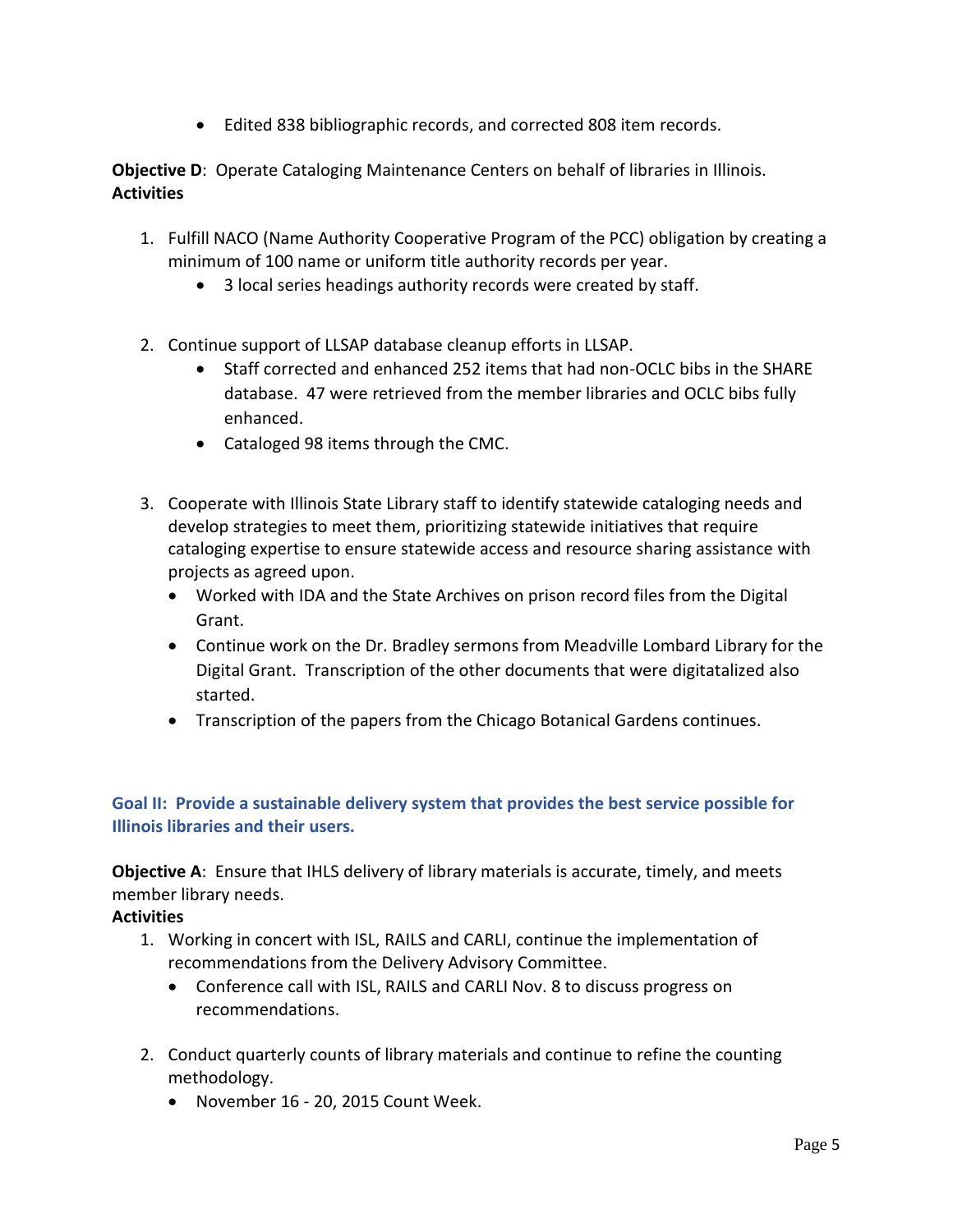- 3. Continue to work collaboratively with RAILS to minimize size and type of tubs and other delivery containers, and number of different routing slips used.
	- Met with SHARE staff to finalize accepted label to be used for their cataloging items. Revamped the IHLS transit label to provide more room for the library name.
- 4. Evaluate the average turn-around time that an item is in the IHLS delivery system and adjust as necessary, with the goal of reducing the time it takes for library patrons to receive requested library materials.
	- Tracked for two weeks, tubs going between the hubs. Average turnaround time is 1 to 2 days.
- 5. Conduct an annual delivery satisfaction and needs survey of member libraries and solicit recommendations from individual member libraries. Adjustments will be made based on need and feasibility.
	- Delivery Survey results were posted on our website.
- 6. Evaluate the current delivery routes and adjust as needed to improve delivery efficiency using the fleet management system.
	- Have been receiving notices from the SHARE Notification system as to number of items scanned by a library and ready for pick up. This is the first step in beginning SMART Delivery.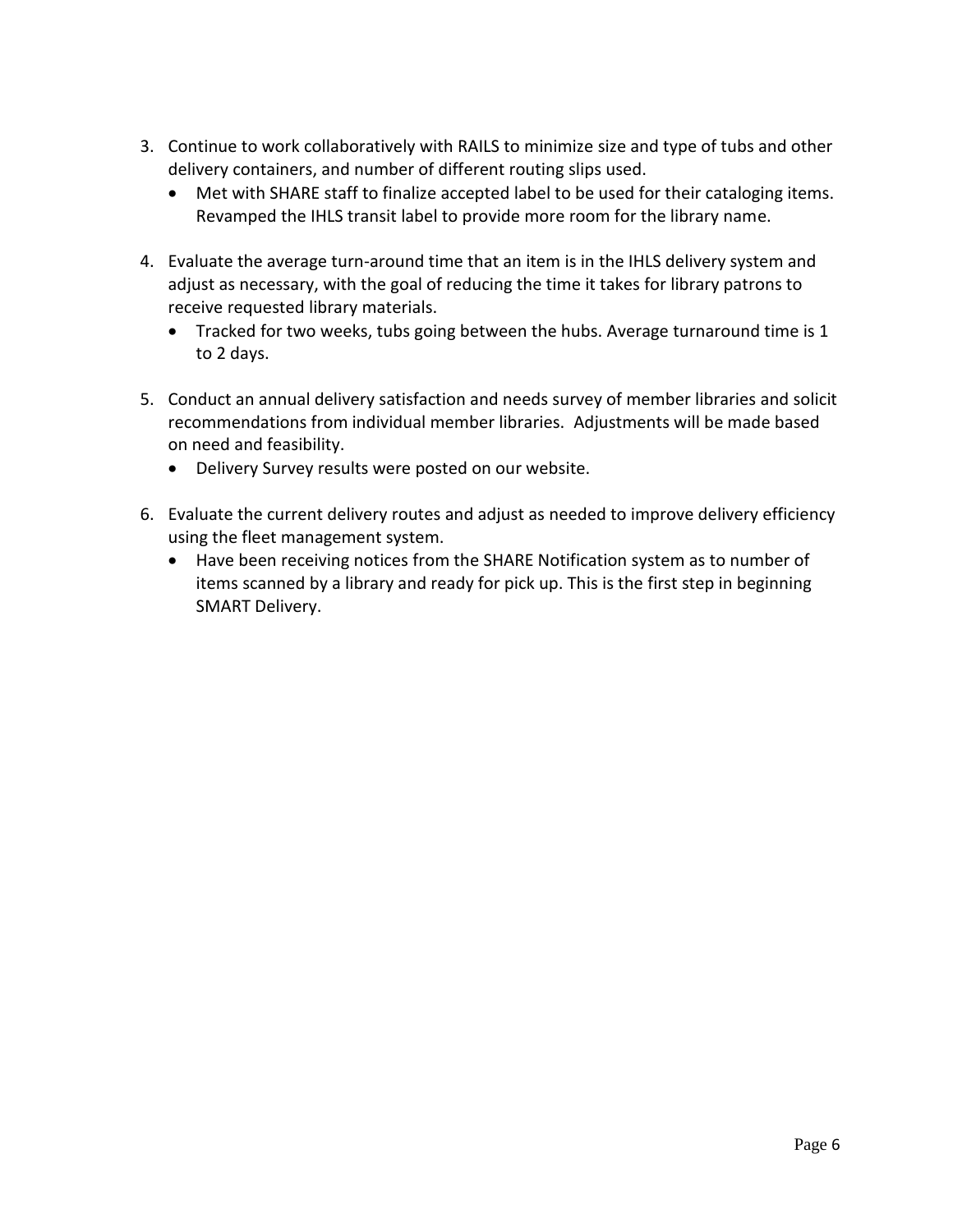| October 2015        | Delivery picked up<br>/delivered | <b>ILDS Delivery</b><br>Items to Hub | <b>ILDS Delivery</b><br>Items from Hub |
|---------------------|----------------------------------|--------------------------------------|----------------------------------------|
| <b>CHAMPAIGN</b>    | 232794                           | 33790                                | 32161                                  |
| DU QUOIN            | 101116                           | 24470                                | 22471                                  |
| <b>EDWARDSVILLE</b> | 180116                           | 35780                                | 31846                                  |

#### **Priority: Illinois Machine Sublending Agency**

**Goal: Provide good customer service and well maintained machines to patrons of the Talking Books Program.**

**Objective:** Support the statewide machine lending program located in DuQuoin. **Activities**

- 1. Contract with the Illinois State Library to manage statewide services.
	- Required monthly reports were submitted to NLS in a timely manner.

|                   | C1s Sent | <b>DS1s Sent</b> | <b>DA1s Sent</b> | <b>BARD Inquiries</b><br><b>Responded To</b> |
|-------------------|----------|------------------|------------------|----------------------------------------------|
| August 2014       | 9        | 173              | 94               | 13                                           |
| September 2014    | 22       | 154              | 134              | 15                                           |
| October 2014      | 23       | 121              | 177              | 10                                           |
| November 2014     | 10       | 110              | 114              | 12                                           |
| December 2014     | 15       | 86               | 154              | 11                                           |
| Janury 2015       | 22       | 78               | 159              | 14                                           |
| February 2015     | 9        | 57               | 118              | 9                                            |
| <b>March 2015</b> | 19       | 86               | 176              | 13                                           |
| <b>April 2015</b> | 13       | 75               | 166              | 10                                           |
| <b>May 2015</b>   | 21       | 74               | 139              | 14                                           |
| <b>June 2015</b>  | 18       | 52               | 200              | 13                                           |
| <b>July 2015</b>  | 29       | 72               | 225              | 15                                           |
| August 2015       | 43       | 55               | 236              | 17                                           |
| September 2015    | 15       | 24               | 284              | $\overline{7}$                               |
| October 2015      | 34       | 4                | 317              | 11                                           |

Additional information regarding IMSA: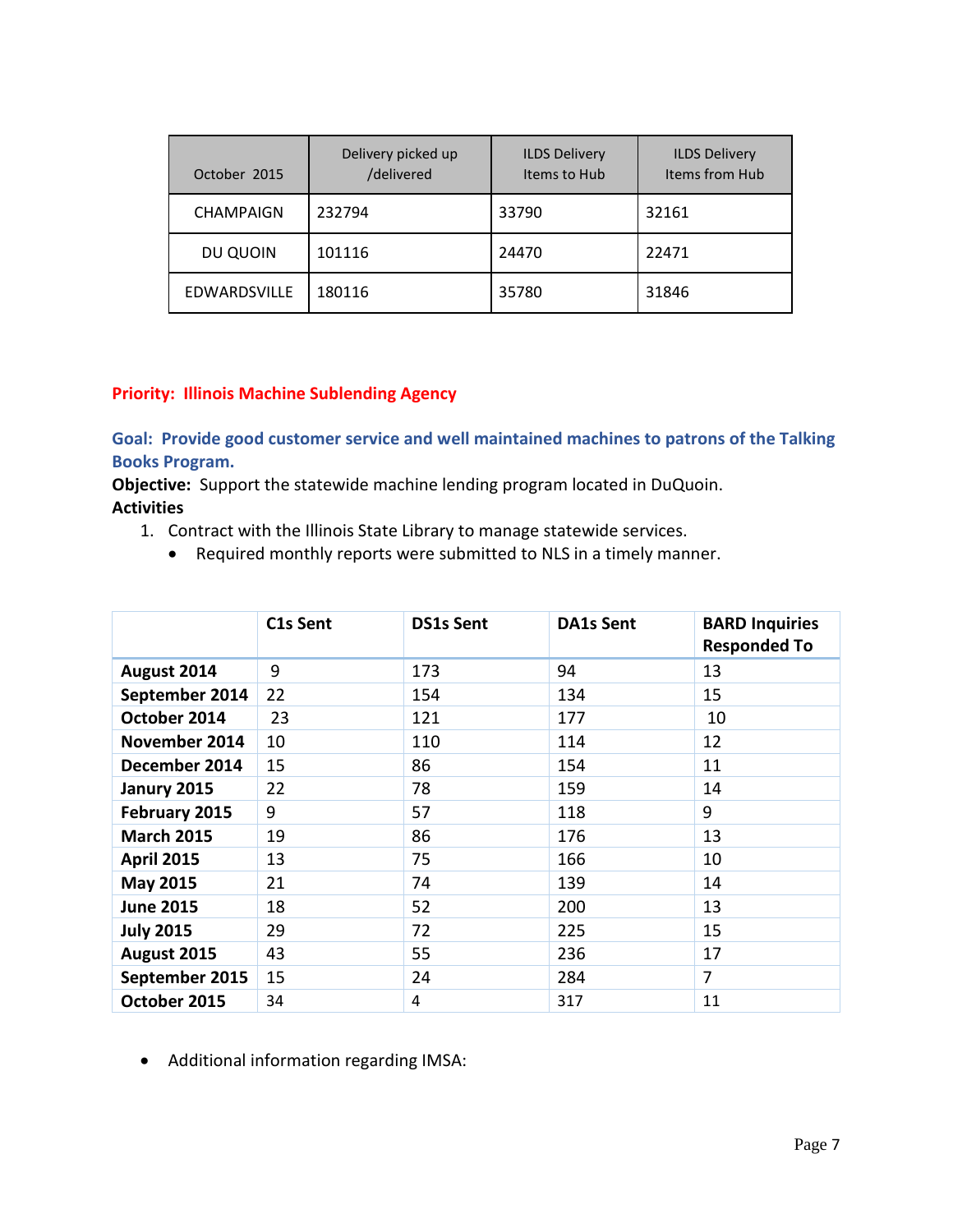- $\circ$  The Illinois Machine Sublending Agency (IMSA) is responsible for circulating all talking book machines and accessories for the Talking Book and Braille Service (TBBS) for the entire state of Illinois. At this point in time IMSA circulates three types of machines: Cassette Player Machines (C1), Digital Standard Machines (DS1), and the newest type of talking book player, the Digital Advanced Machine (DA1). Old machines, machines in need of repair, machines from patrons who are deceased or have cancelled service are sent to IMSA where they are cleaned, documented, and/or sent for repair.
- $\circ$  New machines are typically sent out to patrons in need of a new machine (either new to the program, or patrons exchanging an outdated or broken machine for a new one) within 24 hours of receipt of service. IMSA also provides accessories for the TBBS for the entire state of Illinois which include: pillow speakers (for patrons who are confined to a bed for a majority of their time), headphones (for patrons who live in a shared facility), as well as blank cartridges (to download their audio books to) and their compatible cords.
- $\circ$  Staff at IMSA work hard to ensure that Illinois patrons receive their equipment as quickly as possible, and hold a high standard for equipment cleanliness and functionality. Machine clerks are always analyzing the special batteries that the machines use in order to ensure that the machines have as long a life as possible for patrons. IMSA staff also works hard to resolve any machine issues that arise for patrons, including (but not limited to) sending out boxes, packaging, and address labels so that returning machines and accessories is as easy as possible.
- $\circ$  IMSA also provides technical assistance to patrons south of Chicago who are users of the Braille and Audio Reading Download Service (BARD). This includes, but is not limited to, assistance with downloading books and moving them to a flash drive or cartridge, using the Apple, Android, or Kindle apps, troubleshooting issues that may arise with assistive technology in conjunction with the app or download service, and much more.
- 2. Participate in the planning, coordination and evaluation of Illinois Talking Book Service, and ensure appropriate provision of services by staying informed of current procedures and trends related to Talking Books, the National Library Services/Library of Congress and librarianship in general.
	- 10/06/2015- IMSA Manager participated in a conference call for the Southern Conference for Parents of Children with Visual Impairments.
	- 10/07/2015- IMSA Manager participated in a conference call with Talking Book staff from the State Library, Chicago, Burr Ridge, and East Peoria to prepare for a panel discussion and presentation to be given at the ILA Conference regarding the Talking Book program.
	- 10/21/2015- 10/24/2015- IMSA Manager traveled to and participated in the ILA (Illinois Library Association) conference via attendance, working the Talking Books Booth, and participating in a conference panel and presentation.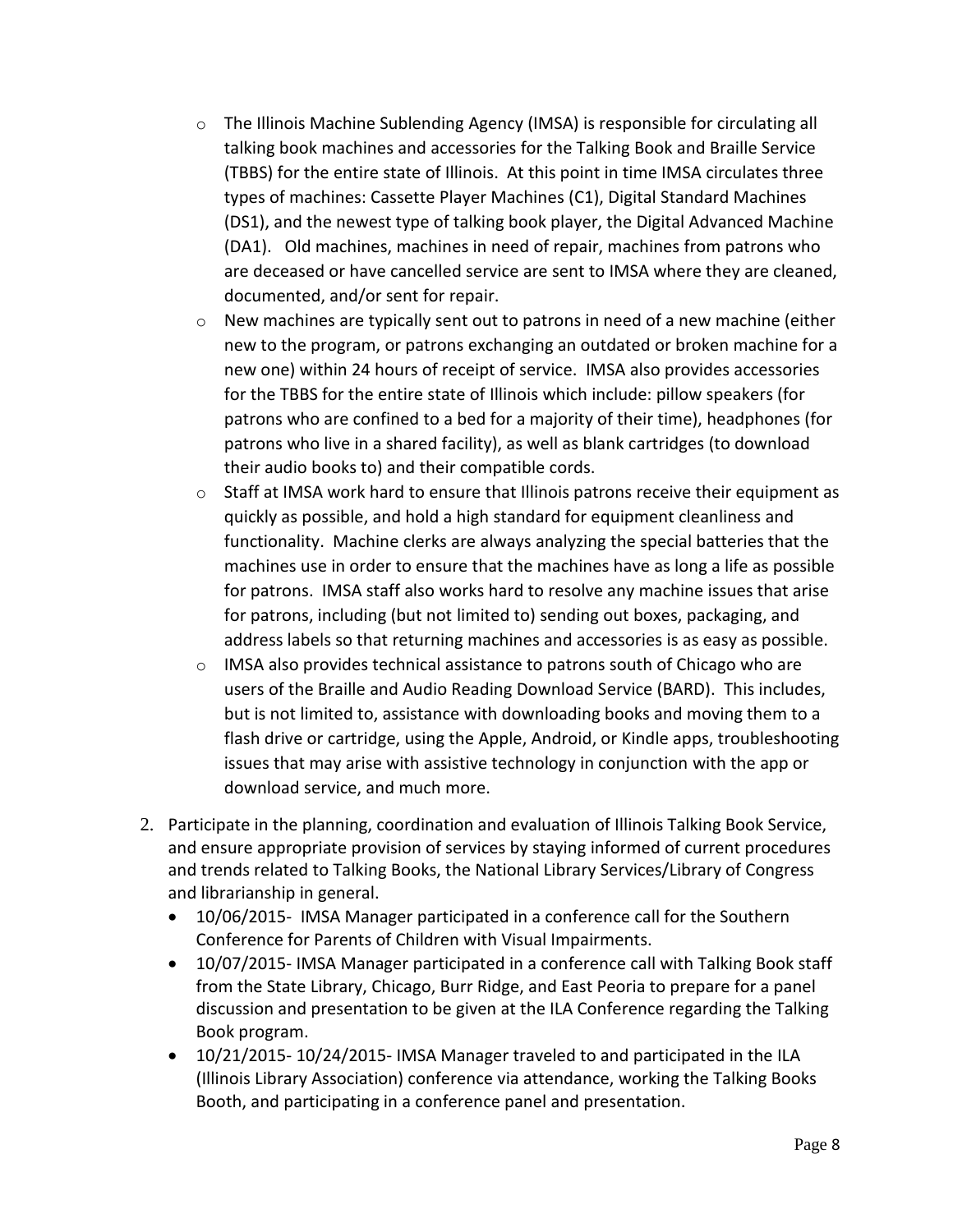- 10/28/2015- IMSA Manager participated in a monthly conference call with NLS.
- 10/29/2015- IMSA Manager presented outreach at Reflections in Carterville, Il.
- 3. Ensure the efficient and successful provision of service in accordance with the Revised Standards and Guidelines.
	- Filled all requests for machines and equipment within 2 business days of receipt.
	- Responded to all BARD inquiries in a timely and efficient manner.

#### **Priority: Provide timely and pertinent information to member libraries**

**Goal: Effective and efficient communications with member libraries and partners. Objective A**: Provide various mechanisms to ensure good communications with member libraries and partners.

- 1. Develop and organize internal tools that can be made available for staff meeting with membership. These would include information for new directors, system brochures, Talking Books information, etc.
	- Several brochures were updated for use at IHLS Member Day and the A Library State of Mind Conference.
- 2. Maintain an interactive website to assist member libraries in effective utilization of IHLS services and promote member forums.
	- In conjunction with Long Range Planning, the new IHLS Vision, Mission, Values and Goals were posted on the website.
	- The IT staff continue to make changes to the website to keep the information timely and relevant.
- 3. Utilize web conferencing tools to support member communications such as Connect with Leslie which uses the Adobe Connect platform.
	- 4 SHARE Chats were held using Adobe Connect.
	- All four IHLS sites participated in video conferences through the month. Approximately 200 hours were spent connected collectively by all the IHLS sites.
	- $\bullet$
- 4. Investigate feasibility of a membership web portal to consolidate information that is relevant to each member. The purpose of this portal would be to make agency specific information available for each member library.
	- This activity is part of the Dream Grant as well and is being worked on by IT.
- 5. Plan for an upgrade/replacement of the video conferencing equipment in Edwardsville.
	- Complete -Troy
	- Only Champaign remains.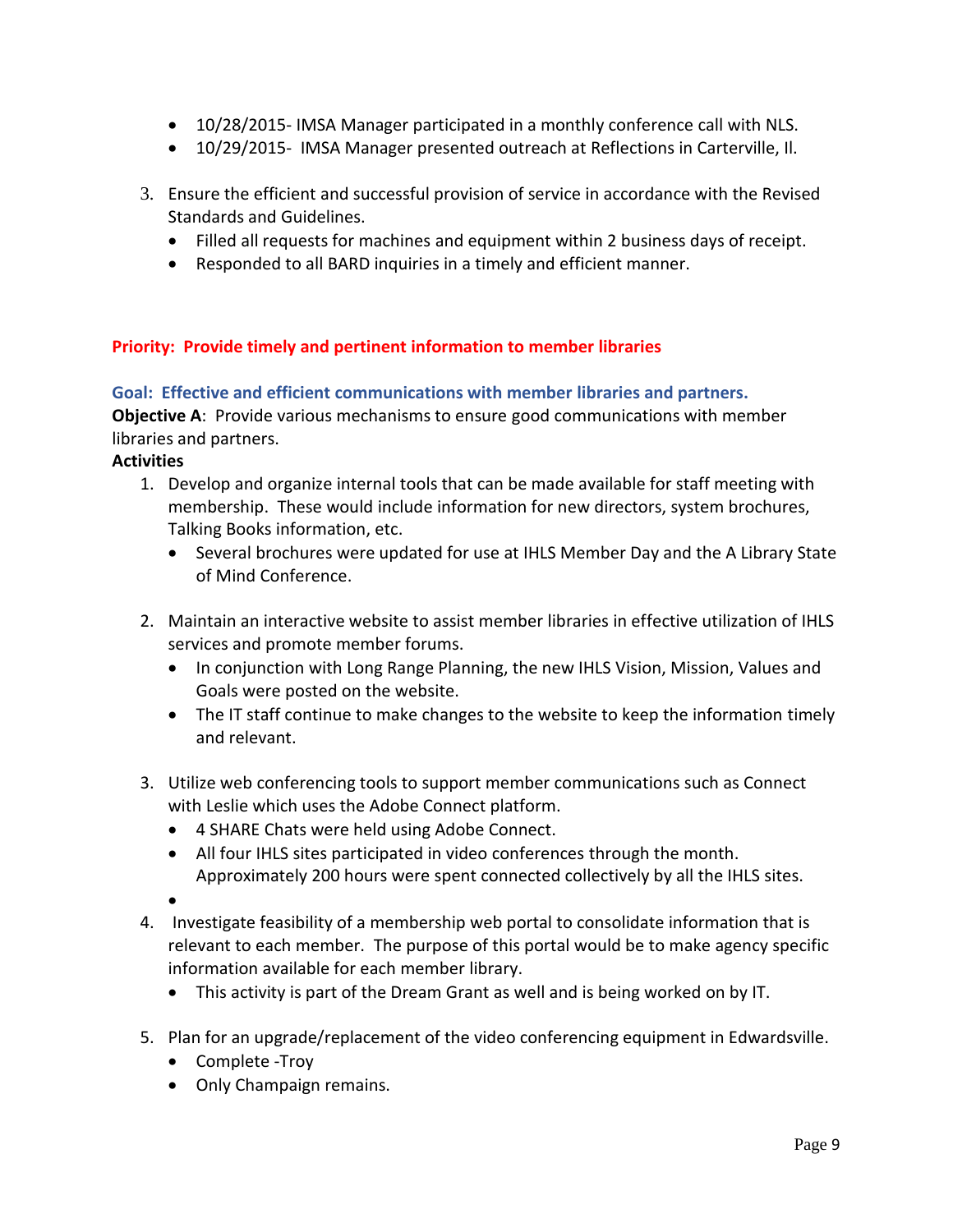#### **In FY15**

- In concert with membership, system staff will strive to make communication with stakeholders as efficient and timely as possible.
	- Information on the Budget Crisis was sent to the membership, included in the IHLS newsletter, and posted on the website.
	- Reviewed news feeds for information of interest to IHLS members such as grants, upcoming continuing education opportunities, and member news to be included in the IHLS newsletter.
	- The IHLS newsletter, Moving Forward Together, was sent out on a regular basis to over 2,100 subscribers.
- Attention will be given to the data collected from membership, what is still needed to better serve them and how best to organize and store that information effectively and efficiently.

# **Priority: Administrative Activities**

# **Goal 1: Ensure effective utilization of IHLS resources**

#### **Objective A**: Ensure fiscal accountability **Activities:**

- 1. Support the business operations of IHLS through monthly financial reports, payroll, accounts payable, and accounts receivable.
	- Prepared September 2015 Bill Payment, Credit Card Transaction Report, Statement of Revenues and Expenditures, and Balance Reports for IHLS Finance Committee and Board of Directors.
	- Entered FY2015 adjusting journal entries in accounting system and completed audit.
	- Prepared FY2015 MD&A and analyzed Draft Audited Statements.
	- Prepared and submitted two quarterly grant reports to ISL Dream Grant and CMC.
	- Compiled and filed quarterly payroll tax reports.
	- Generated and mailed 1,459 accounts receivable invoices.
	- Received and posted 388 accounts receivable cash receipts checks.
	- Prepared and processed two payrolls.
	- Disbursed 175 Accounts Payable Checks totaling \$394,604.06.
	- Received and entered 223 accounts payable invoices.
- 2. Continue to move services to our co-location facility in Champaign at the ICN POP site. All of the Polaris servers are located in the co-location site and other state-wide services such as Plinkit, DNS and other administrative websites will be moved there.
	- Continued to work with Plinkit libraries and Enfold on the migration of the Plinkit libraries to the new Ploud product. Libraries are working on their new sites and several have gone live.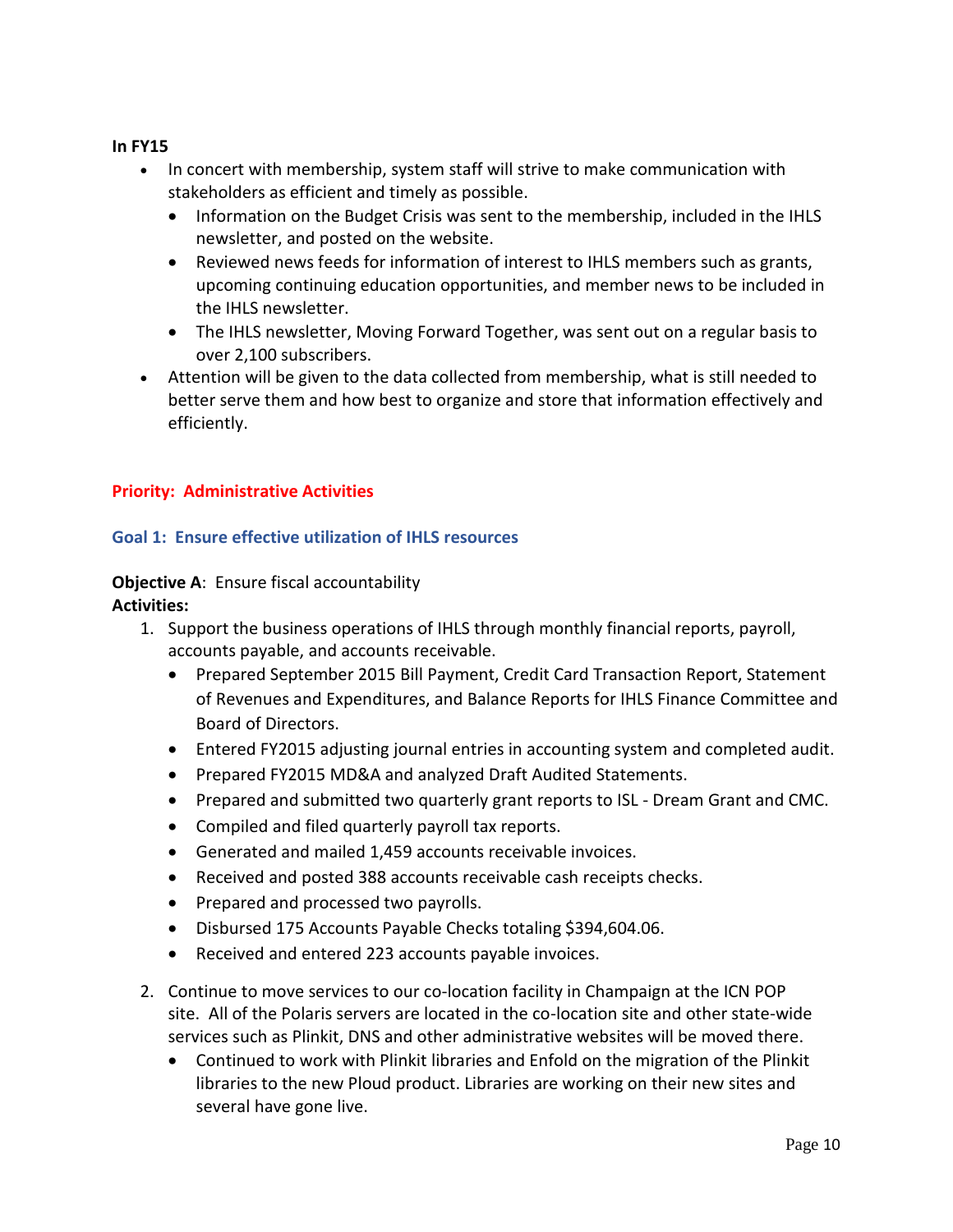$\bullet$ 

**Objective B**: Employ qualified, professional, accountable staff. **Activities**

- 1. Recruit and employ qualified personnel of diverse backgrounds to carry out the mission and goals of IHLS. Increase the applicant pool by participating in local community events, college job fairs and advertising current openings with culturally diverse media and professional organizations.
	- Recruit and hire Page/Sorter for Du Quoin.
- 2. Continue development of the evaluation process and assign goals for 2015. Supervisors will have quarterly one-on-one meetings with employees to ensure each employee is on track with goals.
	- Completed FY2015 performance evaluations for all employees.
	- Supervisors are scheduling quarterly one on one meetings with employees.
- 3. Develop and implement performance-based salary adjustments.
	- No money in budget for this.
- 4. Implement an enhanced hiring process. Train managers/supervisors on interviewing techniques and tools. Create and implement employee orientation at all locations.
	- New employee had orientation via internet with HR facilitating.
- 5. Provide training to staff in areas of management and content specific to their areas of responsibility. Develop a manager/supervisor 101 training to include employment law, employee relations, performance management and IHLS personnel code.
	- Eleven staff participate in unlimited business workshops and webinars.
- 6. Seek and encourage participation in continuing education opportunities for staff as appropriate. Consider tuition reimbursement or enroll IHLS in Star program which enables employees to attend workshop or courses for one fee.
	- All employees have a goal to complete at least 3 on-line courses via Lynda.com
- 7. Provide all-staff training retreat focused on staff collaboration and customer service.
	- Have scheduled meetings to discuss All Staff Day but with the current budget situation, All Staff Day on hold.
- 8. Continue monthly staff meetings as well as expand the Hi-Five local meetings that can update staff in each location about weekly activities.
	- Conducted High 5 with Du Quoin and Edwardsville staff.
- 9. Develop and implement a wellness program.
	- Continually encourage staff to eat right and exercise.